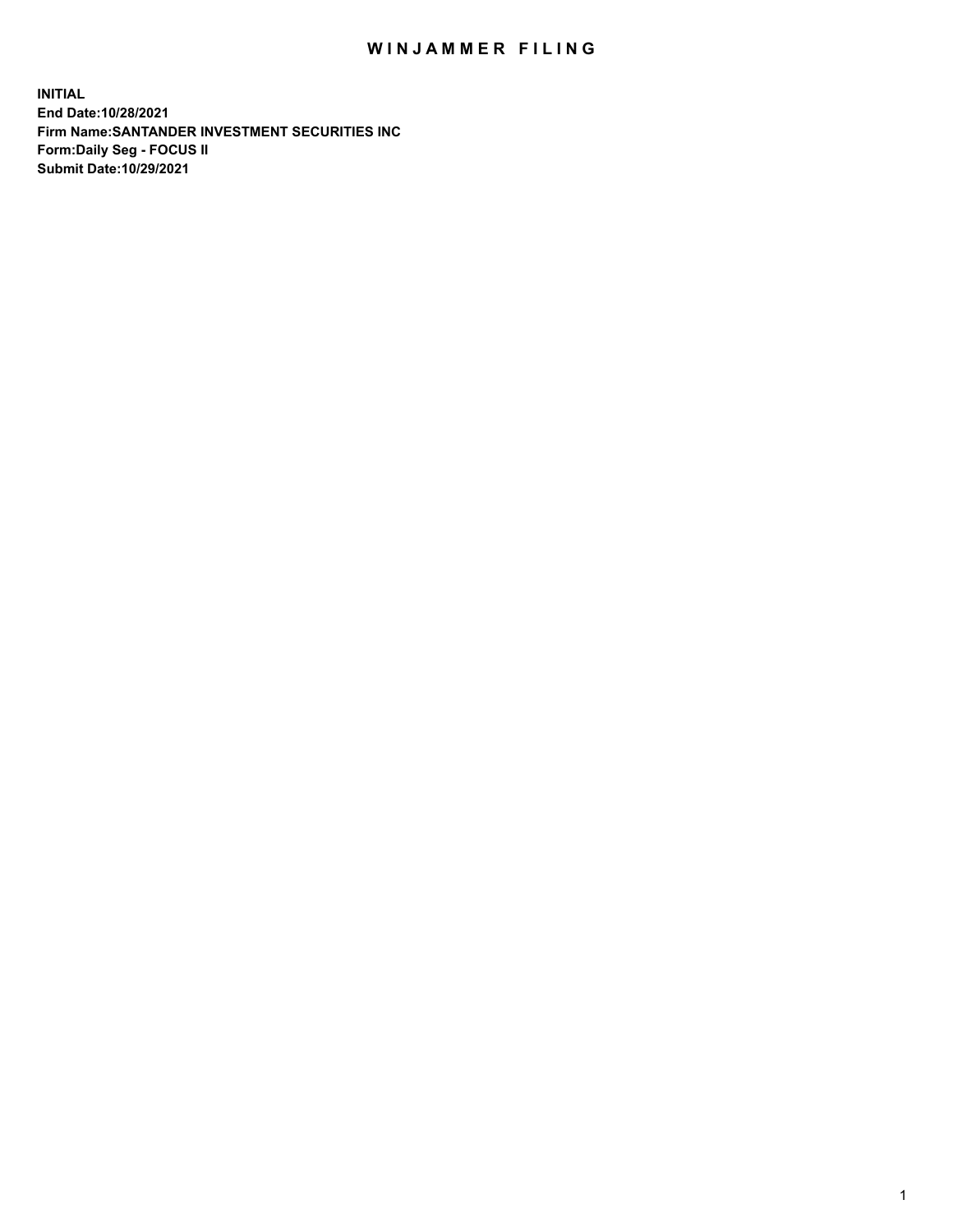**INITIAL End Date:10/28/2021 Firm Name:SANTANDER INVESTMENT SECURITIES INC Form:Daily Seg - FOCUS II Submit Date:10/29/2021 Daily Segregation - Cover Page**

| $-0.9$                                                                            |                                                      |
|-----------------------------------------------------------------------------------|------------------------------------------------------|
| Name of Company                                                                   | <b>SANTANDER INVESTMENT</b><br><b>SECURITIES INC</b> |
| <b>Contact Name</b>                                                               | <b>Richard Ro</b>                                    |
| <b>Contact Phone Number</b>                                                       | (212) 350-3662                                       |
| <b>Contact Email Address</b>                                                      | richard.ro@santander.us                              |
| FCM's Customer Segregated Funds Residual Interest Target (choose one):            |                                                      |
| a. Minimum dollar amount: ; or                                                    | <u>70,000,000</u>                                    |
| b. Minimum percentage of customer segregated funds required:% ; or                | <u>0</u>                                             |
| c. Dollar amount range between: and; or                                           | 00                                                   |
| d. Percentage range of customer segregated funds required between:% and%.         | 0 <sub>0</sub>                                       |
| FCM's Customer Secured Amount Funds Residual Interest Target (choose one):        |                                                      |
| a. Minimum dollar amount: ; or                                                    | $\frac{0}{0}$                                        |
| b. Minimum percentage of customer secured funds required:%; or                    |                                                      |
| c. Dollar amount range between: and; or                                           | 0 <sub>0</sub>                                       |
| d. Percentage range of customer secured funds required between:% and%.            | 0 <sub>0</sub>                                       |
| FCM's Cleared Swaps Customer Collateral Residual Interest Target (choose one):    |                                                      |
| a. Minimum dollar amount: ; or                                                    | $\frac{0}{0}$                                        |
| b. Minimum percentage of cleared swaps customer collateral required:% ; or        |                                                      |
| c. Dollar amount range between: and; or                                           | 00                                                   |
| d. Percentage range of cleared swaps customer collateral required between:% and%. | 00                                                   |

Attach supporting documents CH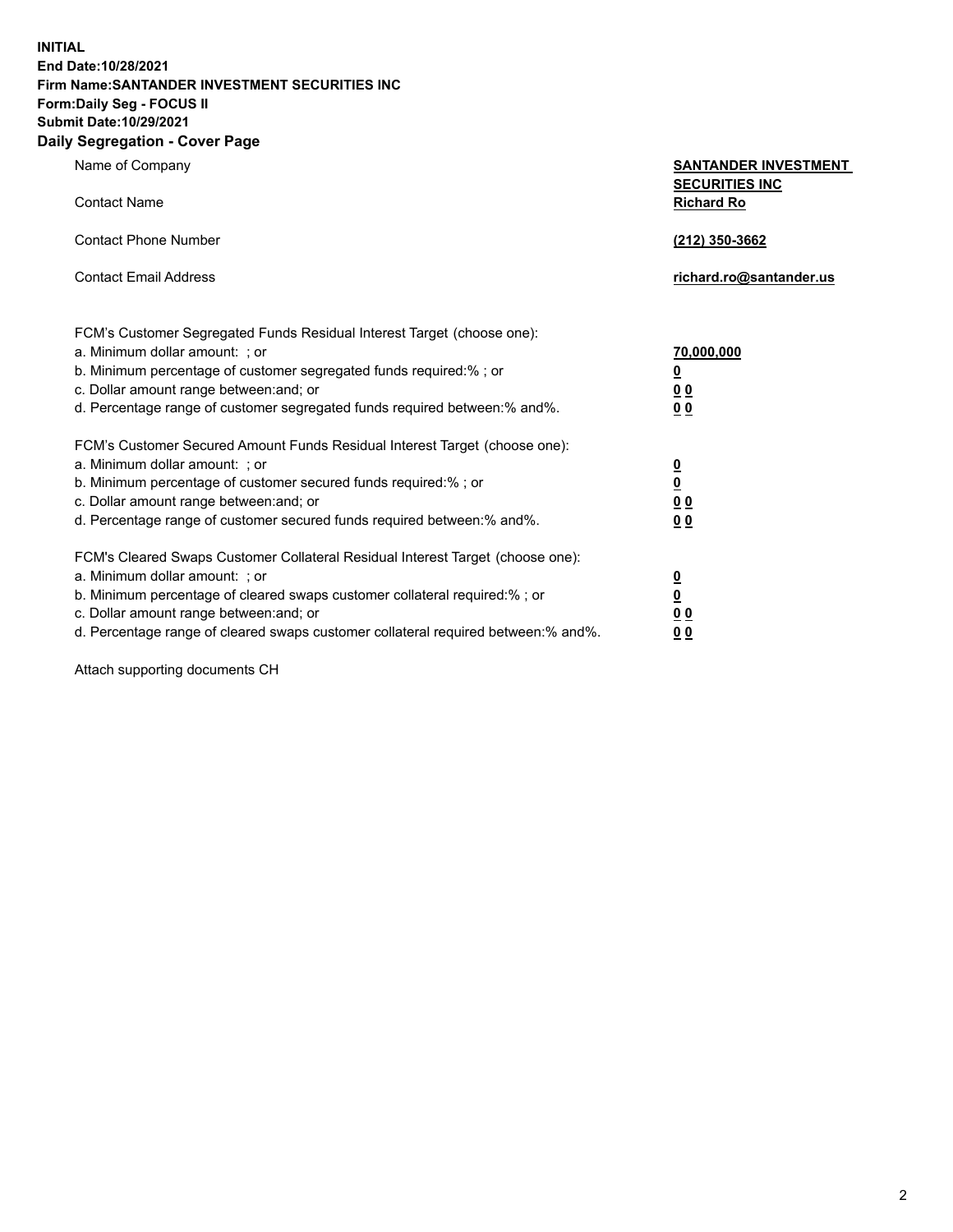## **INITIAL End Date:10/28/2021 Firm Name:SANTANDER INVESTMENT SECURITIES INC Form:Daily Seg - FOCUS II Submit Date:10/29/2021 Daily Segregation - Secured Amounts**

|     | Foreign Futures and Foreign Options Secured Amounts                                         |                   |
|-----|---------------------------------------------------------------------------------------------|-------------------|
|     | Amount required to be set aside pursuant to law, rule or regulation of a foreign            | $0$ [7305]        |
|     | government or a rule of a self-regulatory organization authorized thereunder                |                   |
| 1.  | Net ledger balance - Foreign Futures and Foreign Option Trading - All Customers             |                   |
|     | A. Cash                                                                                     | 0[7315]           |
|     | B. Securities (at market)                                                                   | $0$ [7317]        |
| 2.  | Net unrealized profit (loss) in open futures contracts traded on a foreign board of trade   | $0$ [7325]        |
| 3.  | Exchange traded options                                                                     |                   |
|     | a. Market value of open option contracts purchased on a foreign board of trade              | $0$ [7335]        |
|     | b. Market value of open contracts granted (sold) on a foreign board of trade                | $0$ [7337]        |
| 4.  | Net equity (deficit) (add lines 1. 2. and 3.)                                               | $0$ [7345]        |
| 5.  | Account liquidating to a deficit and account with a debit balances - gross amount           | $0$ [7351]        |
|     | Less: amount offset by customer owned securities                                            | 0 [7352] 0 [7354] |
| 6.  | Amount required to be set aside as the secured amount - Net Liquidating Equity              | $0$ [7355]        |
|     | Method (add lines 4 and 5)                                                                  |                   |
| 7.  | Greater of amount required to be set aside pursuant to foreign jurisdiction (above) or line | $0$ [7360]        |
|     | 6.                                                                                          |                   |
|     | FUNDS DEPOSITED IN SEPARATE REGULATION 30.7 ACCOUNTS                                        |                   |
| 1.  | Cash in banks                                                                               |                   |
|     | A. Banks located in the United States                                                       | $0$ [7500]        |
|     | B. Other banks qualified under Regulation 30.7                                              | 0 [7520] 0 [7530] |
| 2.  | <b>Securities</b>                                                                           |                   |
|     | A. In safekeeping with banks located in the United States                                   | $0$ [7540]        |
|     | B. In safekeeping with other banks qualified under Regulation 30.7                          | 0 [7560] 0 [7570] |
| 3.  | Equities with registered futures commission merchants                                       |                   |
|     | A. Cash                                                                                     | $0$ [7580]        |
|     | <b>B.</b> Securities                                                                        | $0$ [7590]        |
|     | C. Unrealized gain (loss) on open futures contracts                                         | $0$ [7600]        |
|     | D. Value of long option contracts                                                           | $0$ [7610]        |
|     | E. Value of short option contracts                                                          | 0 [7615] 0 [7620] |
| 4.  | Amounts held by clearing organizations of foreign boards of trade                           |                   |
|     | A. Cash                                                                                     | $0$ [7640]        |
|     | <b>B.</b> Securities                                                                        | $0$ [7650]        |
|     | C. Amount due to (from) clearing organization - daily variation                             | $0$ [7660]        |
|     | D. Value of long option contracts                                                           | $0$ [7670]        |
|     | E. Value of short option contracts                                                          | 0 [7675] 0 [7680] |
| 5.  | Amounts held by members of foreign boards of trade                                          |                   |
|     | A. Cash                                                                                     | $0$ [7700]        |
|     | <b>B.</b> Securities                                                                        | $0$ [7710]        |
|     | C. Unrealized gain (loss) on open futures contracts                                         | $0$ [7720]        |
|     | D. Value of long option contracts                                                           | $0$ [7730]        |
|     | E. Value of short option contracts                                                          | 0 [7735] 0 [7740] |
| 6.  | Amounts with other depositories designated by a foreign board of trade                      | $0$ [7760]        |
| 7.  | Segregated funds on hand                                                                    | $0$ [7765]        |
| 8.  | Total funds in separate section 30.7 accounts                                               | $0$ [7770]        |
| 9.  | Excess (deficiency) Set Aside for Secured Amount (subtract line 7 Secured Statement         | $0$ [7380]        |
|     | Page 1 from Line 8)                                                                         |                   |
| 10. | Management Target Amount for Excess funds in separate section 30.7 accounts                 | $0$ [7780]        |
| 11. | Excess (deficiency) funds in separate 30.7 accounts over (under) Management Target          | $0$ [7785]        |
|     |                                                                                             |                   |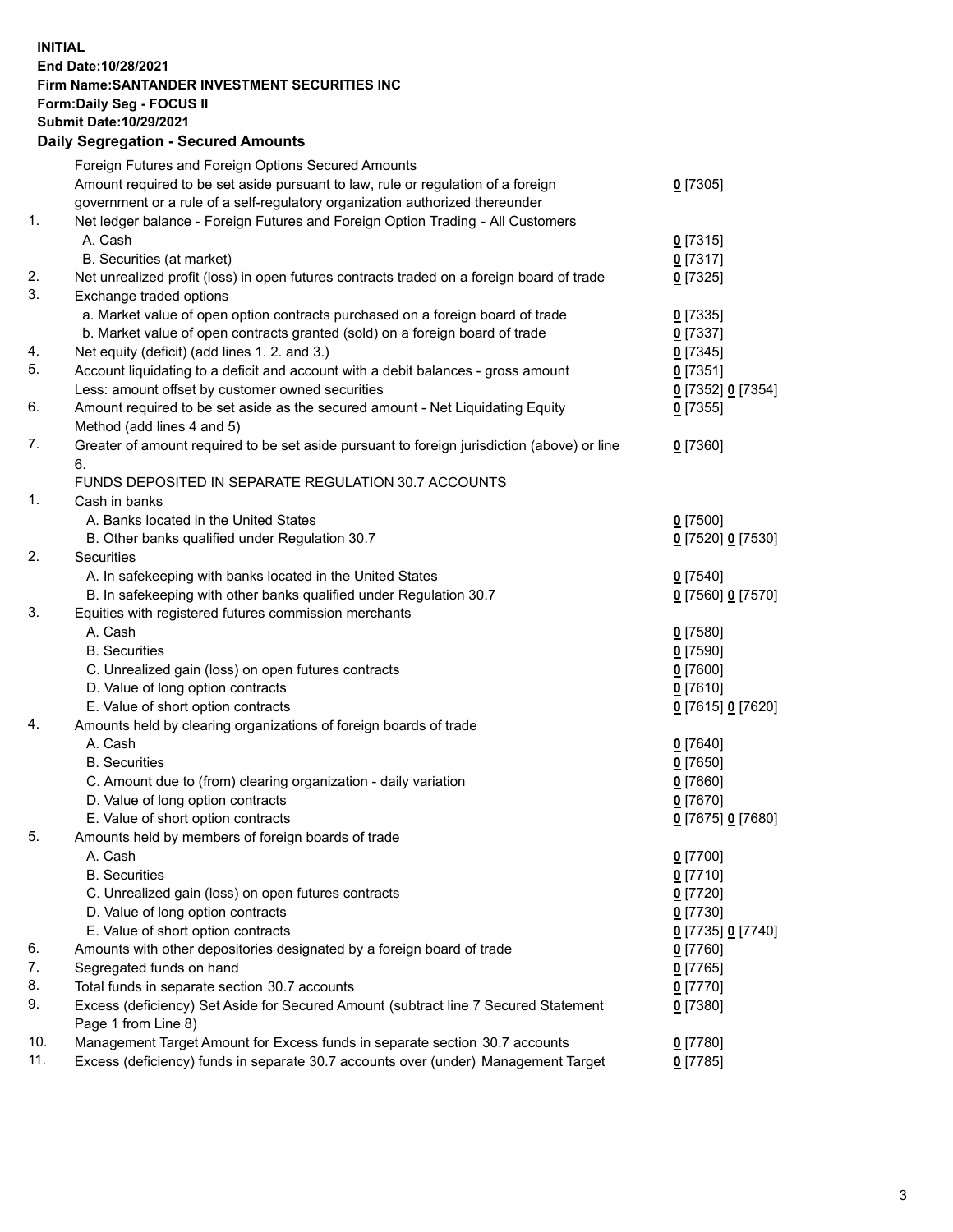| <b>INITIAL</b> |                                                                                                                                     |                                       |
|----------------|-------------------------------------------------------------------------------------------------------------------------------------|---------------------------------------|
|                | End Date:10/28/2021                                                                                                                 |                                       |
|                | Firm Name: SANTANDER INVESTMENT SECURITIES INC                                                                                      |                                       |
|                | Form: Daily Seg - FOCUS II                                                                                                          |                                       |
|                | Submit Date: 10/29/2021                                                                                                             |                                       |
|                | Daily Segregation - Segregation Statement                                                                                           |                                       |
|                | SEGREGATION REQUIREMENTS(Section 4d(2) of the CEAct)                                                                                |                                       |
| 1.             | Net ledger balance                                                                                                                  |                                       |
|                | A. Cash                                                                                                                             | 2,124,861,626 [7010]                  |
|                | B. Securities (at market)                                                                                                           | $0$ [7020]                            |
| 2.             | Net unrealized profit (loss) in open futures contracts traded on a contract market                                                  | -1,923,671 [7030]                     |
| 3.             | Exchange traded options                                                                                                             |                                       |
|                | A. Add market value of open option contracts purchased on a contract market                                                         | 38,471,001 [7032]                     |
|                | B. Deduct market value of open option contracts granted (sold) on a contract market                                                 | -31,697,001 [7033]                    |
| 4.             | Net equity (deficit) (add lines 1, 2 and 3)                                                                                         | 2,129,711,955 [7040]                  |
| 5.             | Accounts liquidating to a deficit and accounts with                                                                                 |                                       |
|                | debit balances - gross amount                                                                                                       | $0$ [7045]                            |
|                | Less: amount offset by customer securities                                                                                          | 0 [7047] 0 [7050]                     |
| 6.             | Amount required to be segregated (add lines 4 and 5)                                                                                | 2,129,711,955 [7060]                  |
|                | FUNDS IN SEGREGATED ACCOUNTS                                                                                                        |                                       |
| 7.             | Deposited in segregated funds bank accounts                                                                                         |                                       |
|                | A. Cash                                                                                                                             | 234,154,397 [7070]                    |
|                | B. Securities representing investments of customers' funds (at market)                                                              | $0$ [7080]                            |
|                | C. Securities held for particular customers or option customers in lieu of cash (at                                                 | $0$ [7090]                            |
|                | market)                                                                                                                             |                                       |
| 8.             | Margins on deposit with derivatives clearing organizations of contract markets                                                      |                                       |
|                | A. Cash                                                                                                                             | 1,914,491,580 [7100]                  |
|                | B. Securities representing investments of customers' funds (at market)                                                              | $0$ [7110]                            |
|                | C. Securities held for particular customers or option customers in lieu of cash (at                                                 | $0$ [7120]                            |
|                | market)                                                                                                                             |                                       |
| 9.             | Net settlement from (to) derivatives clearing organizations of contract markets                                                     | 45,637,308 [7130]                     |
| 10.            | Exchange traded options                                                                                                             |                                       |
|                | A. Value of open long option contracts                                                                                              | 38,471,001 [7132]                     |
|                | B. Value of open short option contracts                                                                                             | -31,697,001 [7133]                    |
| 11.            | Net equities with other FCMs                                                                                                        |                                       |
|                | A. Net liquidating equity                                                                                                           | $0$ [7140]                            |
|                | B. Securities representing investments of customers' funds (at market)                                                              | $0$ [7160]                            |
|                | C. Securities held for particular customers or option customers in lieu of cash (at                                                 | $0$ [7170]                            |
|                | market)                                                                                                                             |                                       |
| 12.<br>13.     | Segregated funds on hand                                                                                                            | $0$ [7150]                            |
| 14.            | Total amount in segregation (add lines 7 through 12)                                                                                | 2,201,057,285 [7180]                  |
| 15.            | Excess (deficiency) funds in segregation (subtract line 6 from line 13)<br>Management Target Amount for Excess funds in segregation | 71,345,330 [7190]                     |
| 16.            | Excess (deficiency) funds in segregation over (under) Management Target Amount                                                      | 70,000,000 [7194]<br>1,345,330 [7198] |
|                | <b>Excess</b>                                                                                                                       |                                       |
|                |                                                                                                                                     |                                       |